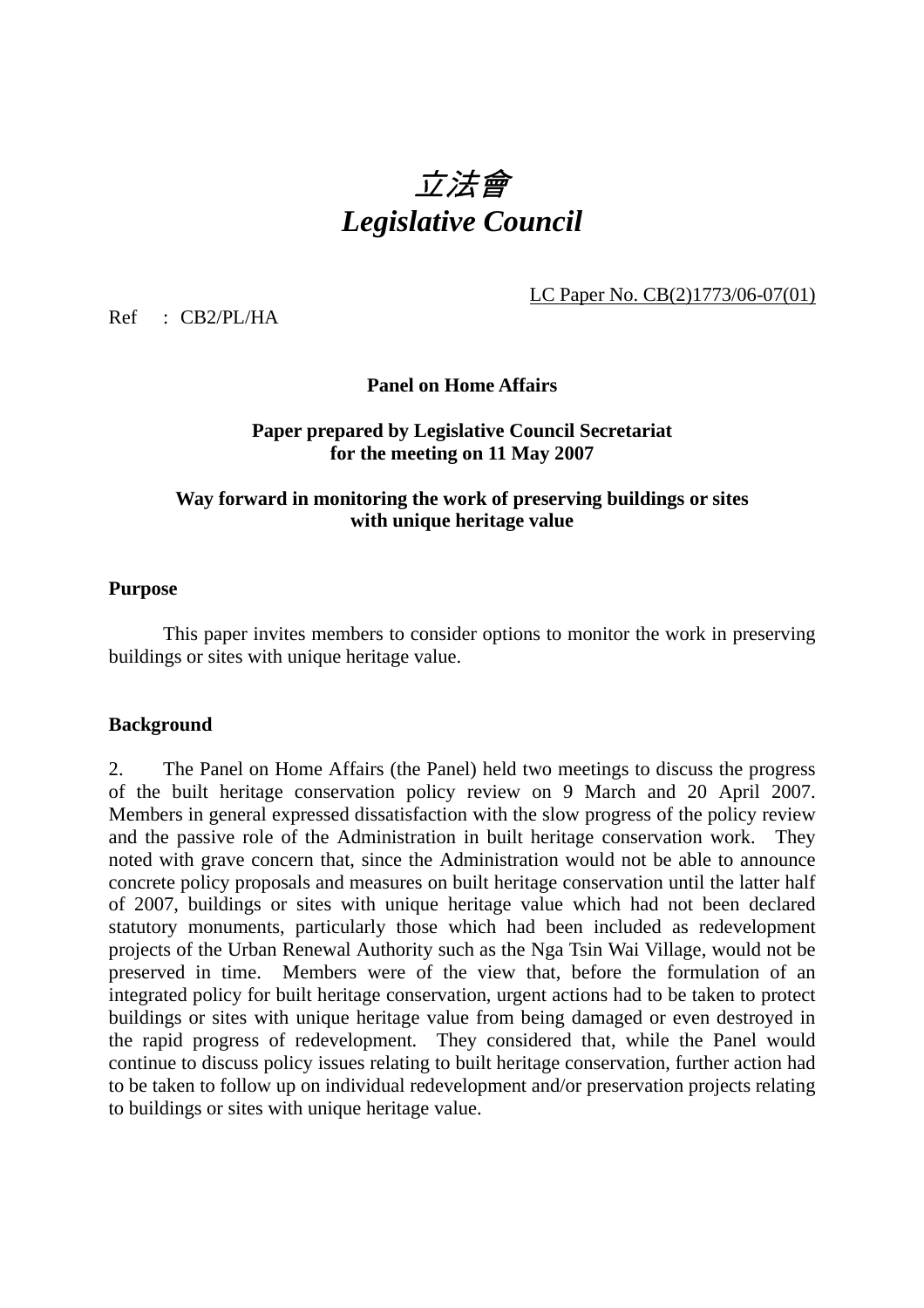- 2 -

## **Options to be considered**

3. The following two options were put forward at the meeting on 20 April 2007 to follow up on the issue -

 Option One - A subcommittee to be formed under the Panel to review individual redevelopment and/or preservation projects relating to buildings or sites with unique heritage value.

Option Two - The subject matter to be followed up by the Panel.

# Option One

4. In respect of Option One, sufficient information as specified in House Rule (HR) 22(u) would have to be provided to facilitate the consideration of the appointment of a subcommittee by a Panel. This includes information on the proposed terms of reference (which should be issue-specific or project-specific), time frame, work plan and extent of work involved in the study of the specific issue or project. Relevant proposals are set out in paragraphs 5 to 7 for members' consideration. At the same time, members are also invited to note the activation mechanism for such subcommittees as detailed in paragraph 8.

# *Proposed terms of reference*

5. The proposed Subcommittee will review the planning for redevelopment and/or preservation projects relating to buildings or sites with unique heritage value, including the Nga Tsin Wai Village project, the Dragon Garden project and other similar projects.

# *Proposed work plan and time frame*

- 6. The proposed Subcommittee will focus its work on the following major areas
	- (a) review of the planning for the Nga Tsin Wai Village project and the Dragon Garden project, as well as other similar projects with heritage value which are under threat;
	- (b) monitoring of the Government and relevant authorities in taking forward these redevelopment and/or preservation projects to ensure that relevant buildings and sites with unique heritage value will be preserved; and
	- (c) discussions with the Government and relevant parties on feasible alternatives to preserve relevant buildings or sites.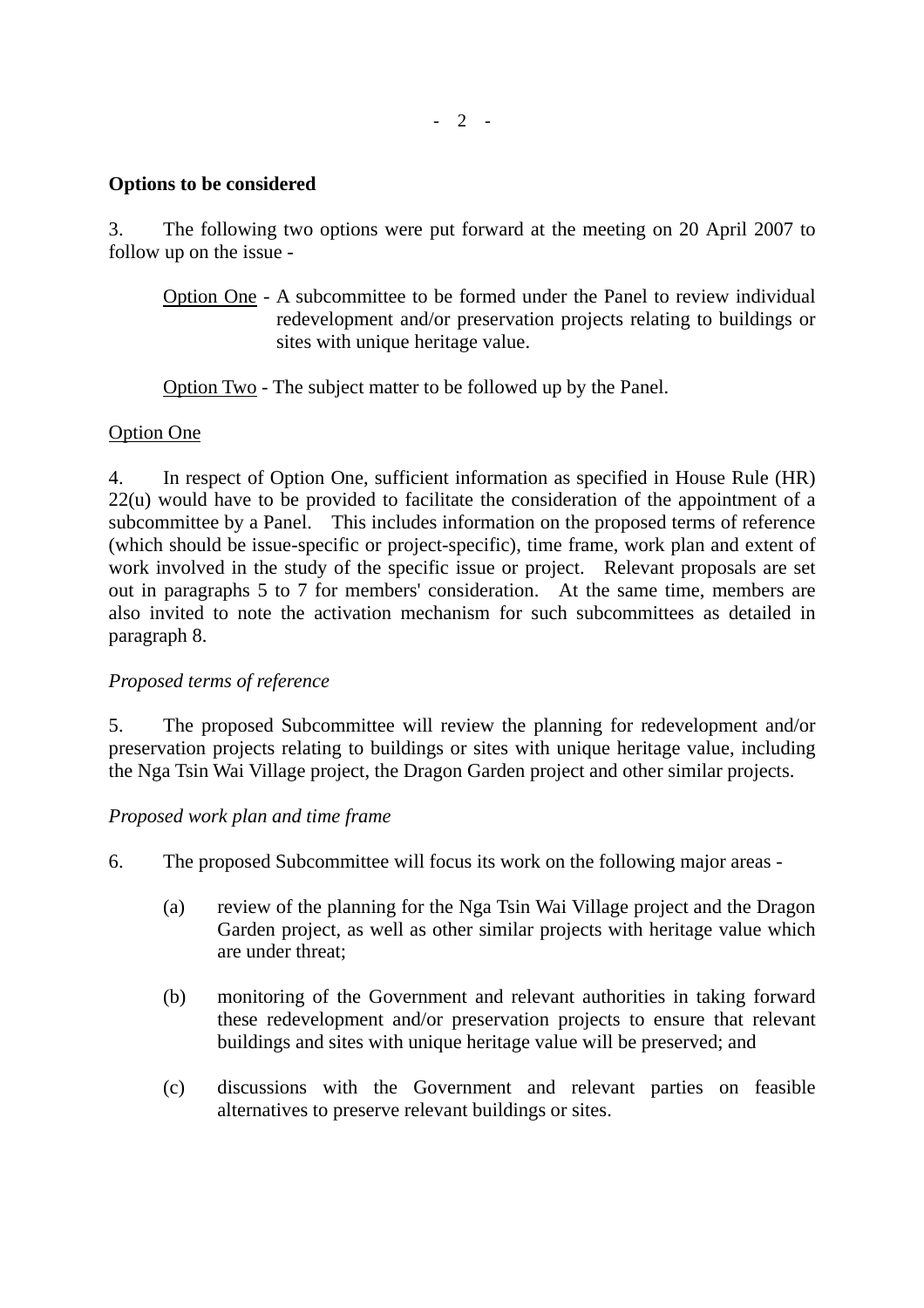7. The proposed Subcommittee will complete its work within 12 months of its commencement and report to the Panel in June 2008. Members may also wish to consider the need for undertaking research into the subject matter, and for meeting with deputations to receive their views.

## *Activation mechanism for subcommittees*

8. At the House Committee (HC) meeting on 2 March 2007, Members agreed that the total number of subcommittees relating to policy issues or Council business that might be in operation at any one time was eight, and that a queuing system would be activated if the number of such subcommittees exceeded eight. Members also agreed that if the number of Bills Committees in operation was less than 16, HC might activate subcommittees on the waiting list after considering a number of factors as listed in HR 26(b), an extract of which is in the **Appendix**. Members may also wish to note that currently, 11 policy-related subcommittees and 15 Bills Committees are in action, while a number of bills on the Administration's Legislative Programme will likely be introduced shortly.

## Option Two

9. The proposal for the subject matter to be followed up by the Panel makes reference to the arrangement adopted by the Panel on Manpower. Instead of appointing a subcommittee to monitor the progress of the Wage Protection Movement and the introduction of legislation for a minimum wage and related issues, the Panel on Manpower decided at its meeting on 21 December 2006 for the subject matter to be followed up by the Panel on Manpower. The subject matter has since been included as a standing item for discussion at every regular meeting, and the duration of these meetings has been extended by one hour on each occasion.

10. Another alternative is for the Panel to hold special meetings to follow up on the issues/projects.

# **Advice sought**

11. Members are invited to consider the options set out above.

Council Business Division 2 Legislative Council Secretariat 9 May 2007